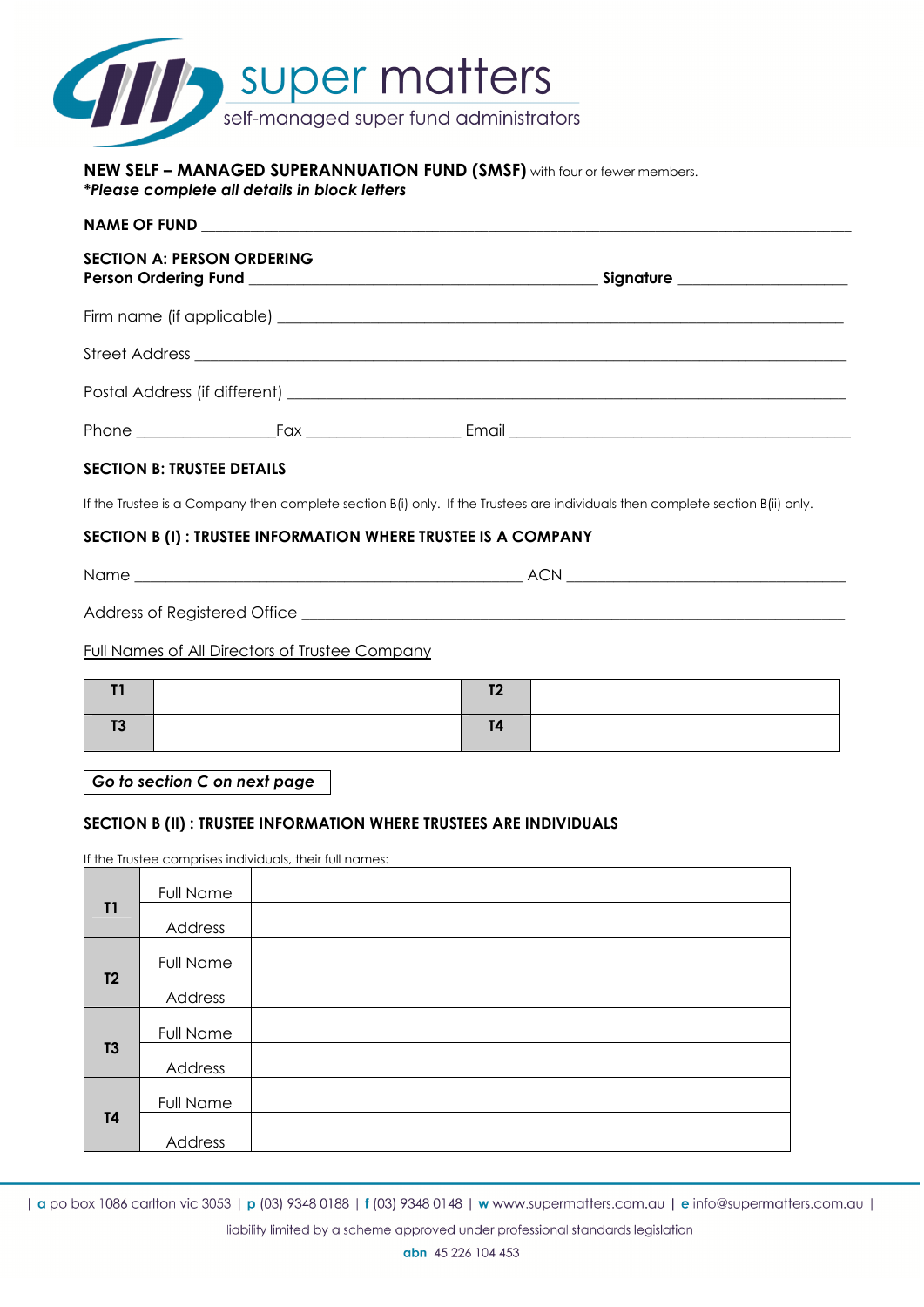Note that any member that is employed by another member or related entity must be a director of the employer sponsor or a relative of such a director. Also persons previously convicted of an offence involving dishonesty are disqualified from being admitted to a SMSF. Severe penalties can be imposed for breach of the member/trustee rules.

### **SECTION C: DETAILS OF EACH EMPLOYER THAT CONTRIBUTES TO THE FUND**

If no employer contributes to this fund then go directly to section D.

### **EMPLOYER DETAILS**

If this employer is identical to the corporate trustee information in section B(I) then go directly to section D.

Name \_\_\_\_\_\_\_\_\_\_\_\_\_\_\_\_\_\_\_\_\_\_\_\_\_\_\_\_\_\_\_\_\_\_\_\_\_\_\_\_\_\_\_\_\_\_\_\_\_ ACN \_\_\_\_\_\_\_\_\_\_\_\_\_\_\_\_\_\_\_\_\_\_\_\_\_\_\_\_\_\_\_\_\_\_\_\_\_\_\_

Address of Registered Office

*Complete section D* 

# **SECTION D: DETAILS OF EACH MEMBER**

|                | Full         |               | Occupation                   | Name of Dependant             |
|----------------|--------------|---------------|------------------------------|-------------------------------|
| M <sub>1</sub> | Name         |               |                              |                               |
|                |              | $I1$ ș $\Box$ |                              | M2?                           |
|                |              |               | Date of Birth (dd/mm/yyyy)   | Relationship to Member        |
|                | Address      |               |                              |                               |
|                |              |               | $\overline{1}$<br>$\prime$   |                               |
|                |              |               |                              | Spouse? □                     |
|                |              |               | Tax File Number              | Dependant's percentage        |
|                |              |               |                              |                               |
|                |              |               |                              | 100%□                         |
|                |              |               | Occupation                   | Name of Dependant             |
| M <sub>2</sub> | Full<br>Name |               |                              |                               |
|                |              | $I1$ ș $\Box$ |                              |                               |
|                |              |               | Date of Birth (dd/mm/yyyy)   | M2?<br>Relationship to Member |
|                | Address      |               |                              |                               |
|                |              |               | $\overline{1}$<br>/          |                               |
|                |              |               |                              | Spouse? □                     |
|                |              |               | <b>Tax File Number</b>       | Dependant's percentage        |
|                |              |               |                              |                               |
|                |              |               |                              | 100%口                         |
|                |              |               | Occupation                   | Name of Dependant             |
| M <sub>3</sub> | Full         |               |                              |                               |
|                | Name         |               |                              |                               |
|                |              | $TI$ $\odot$  |                              | M2?                           |
|                | Address      |               | Date of Birth (dd/mm/yyyy)   | Relationship to Member        |
|                |              |               | $\overline{1}$<br>$\sqrt{2}$ |                               |
|                |              |               |                              | Spouse? □                     |
|                |              |               | Tax File Number              | Dependant's percentage        |
|                |              |               |                              |                               |
|                |              |               |                              | $100\%$                       |
|                |              |               |                              |                               |